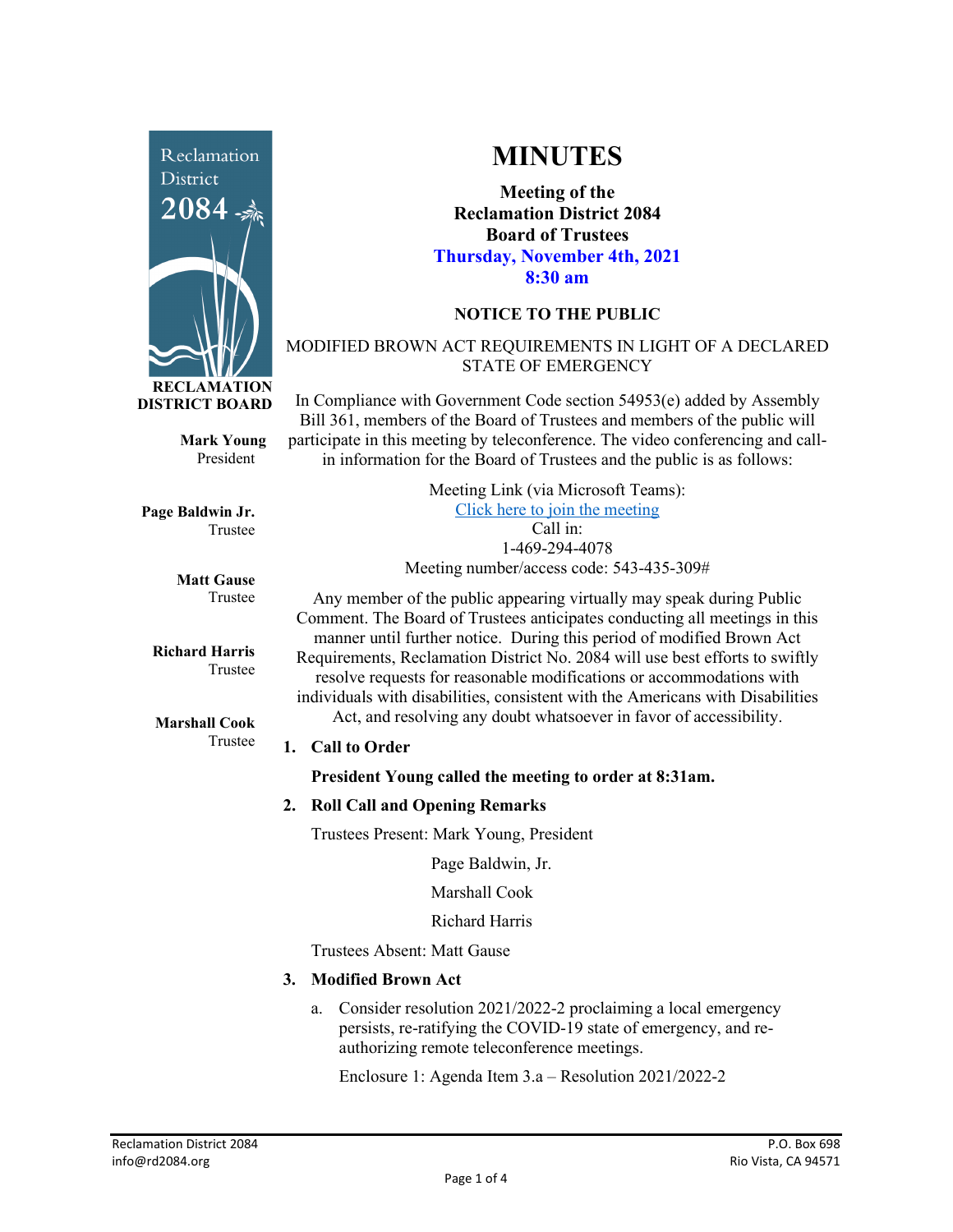Trustee Harris moved to approve resolution 2021/2022-2.

Trustee Cook seconded and it passed by unanimous vote of trustees present.

AYES: Young, Baldwin, Cook, Harris

NOES: (None)

ABSTAIN: (None)

RECUSE: (None)

**4. Public Comment** (New Business)

There was no public comment.

#### **5. Agenda Approval**

President Young suggested moving Item 9b to before Item 6.

Trustee Harris moved to approve the agenda with Item 9b to occur before Item 6.

Trustee Cook seconded and it passed by unanimous vote of Trustees present.

AYES: Young, Baldwin, Cook, Harris

NOES: (None)

ABSTAIN: (None)

RECUSE: (None)

- **6. Consent Items** (Action Item)
	- a. Approval of Meeting Minutes
		- 1. October  $7<sup>th</sup>$ , 2021

Enclosure 2: Agenda Item 6.a - Meeting Minutes

Trustee Harris moved to approve the Consent Items.

 Trustee Cook seconded and it passed by unanimous vote of trustees present.

AYES: Young, Baldwin, Cook, Harris

NOES: (None)

ABSTAIN: (None)

RECUSE: (None)

- **7. Board Items** (Action item unless otherwise noted)
	- a. Consider approval of Proposed Calendar Year 2022 meeting schedule Enclosure 3: Agenda Item 7.a – Proposed Calendar Year 2022 Meeting Schedule

Trustee Harris moved to approve the Proposed Calendar Year 2022 meeting schedule.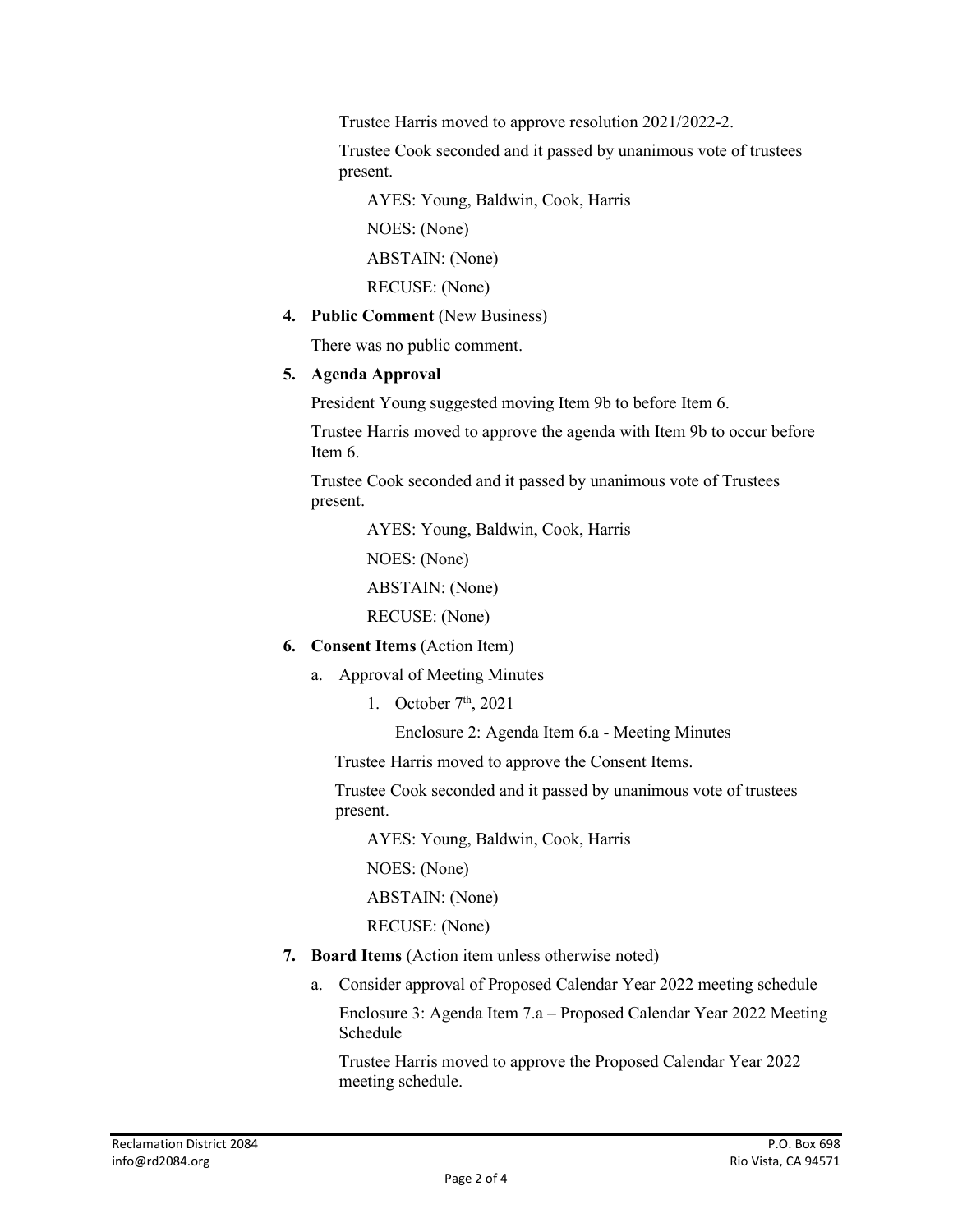Trustee Cook seconded and it passed by unanimous vote of trustees present.

AYES: Young, Baldwin, Cook, Harris

NOES: (None)

ABSTAIN: (None)

RECUSE: (None)

### **8. Operations and Maintenance Update** (Informational/Action Item)

a. Update from MBK Engineers

Enclosure 4: Agenda Item 8.a – November 2021 Engineer's Report

Subventions claim has been submitted and accepted. Will provide payment data and as-built info by next week. MBK is planning a levee inspection to get an idea of monitoring and current condition photos for flood season tracking. The recent rains did briefly test the levees with a spike in high water. MBK will conduct a post-event assessment of the levees for any damage. There is a lot of capacity in the reservoirs and flood system that can handle any influx in rain, unless there are multiple storm systems back-to-back.

b. Ongoing Maintenance Items

536 Emergency – Awarded \$50,000 (subventions) to offset costs of temporary stability berm and general improvements. There is a flood fight container in that area in case of emergency. There are about 900 feet of permanent repair on Liberty Island Road being planned for construction next year to address cracking within the emergency levee site. Engineer Moncrief has asked to prevent large loaded truck traffic on that portion of the road until it is fixed. MBK will coordinate with Trustees Gause and Baldwin to find a solution and monitor adequacy of road conditions.

- **9. Financial Management** (Informational/Action Item)
	- a. Invoicing

Enclosure 5: Agenda Item 9.a – October Financial Manager's Report

There were 3 expenditures for the month, and a landowner assessment billing draft is incoming for approval by President Young. The invoice will focus on emergency monitoring and flood fighting, as well as general operations.

b. Overview of Draft Audit

Enclosure 6: Agenda Item 9.b – Draft FY20/21 Audit

Mary Ann (Cropper Accountancy) reviewed the report and presented the financials and a general overview. The Board will provide comment in hopes to finalize for the December meeting.